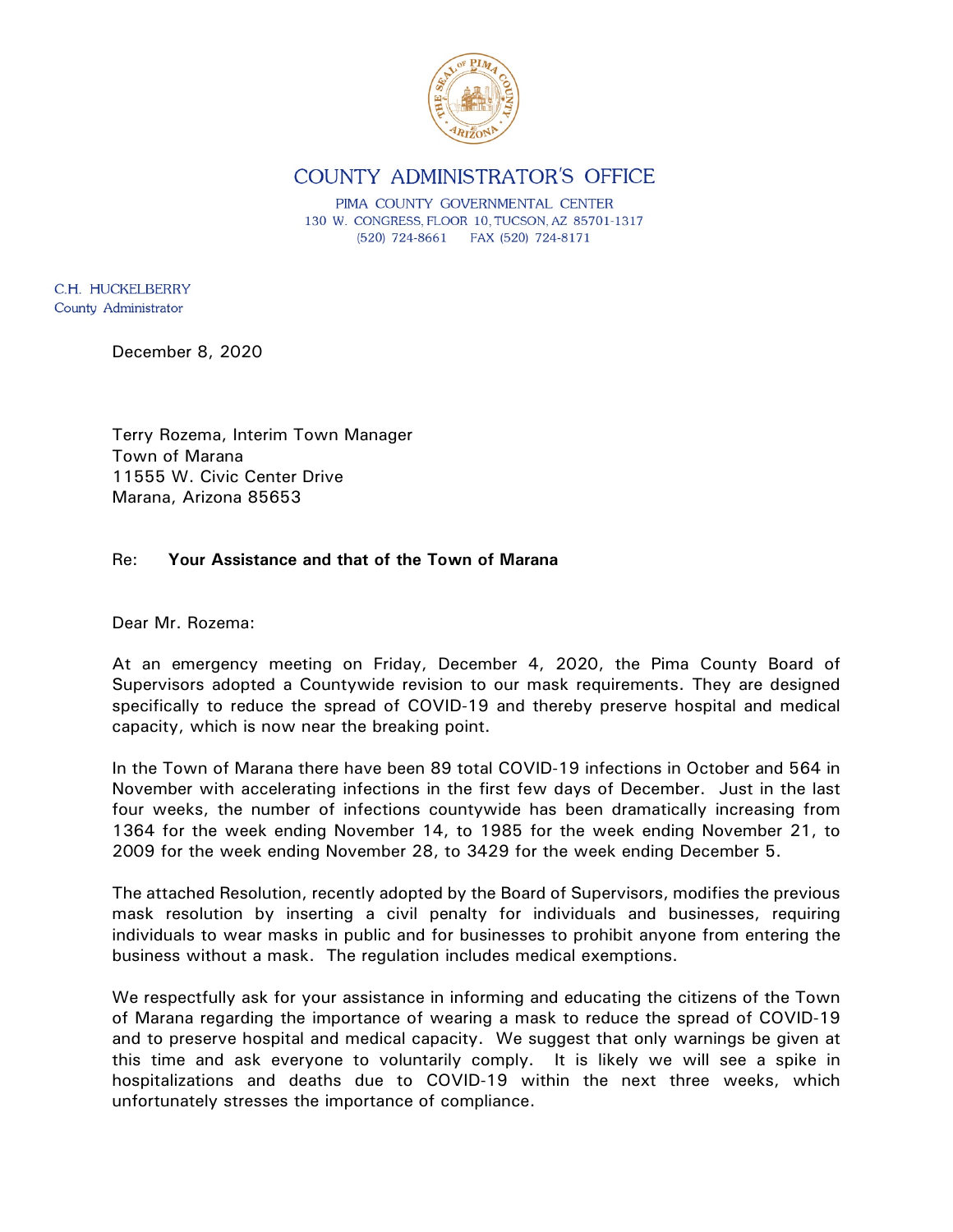Mr. Rozema Re: **Your Assistance and that of the Town of Marana** December 8, 2020 Page 2

Pima County asks for your cooperation and assistance. I would like to thank you in advance for such.

Sincerely,

C. Dulultaux

County Administrator

**Enclosures** 

c: The Honorable Ed Honea, Mayor, Town of Marana The Honorable Chairman and Members, Pima County Board of Supervisors The Honorable Supervisors Elect, Pima County Board of Supervisors Jan Lesher, Chief Deputy County Administrator Francisco García, MD, MPH, Deputy County Administrator & Chief Medical Officer, Health and Community Services Terry Cullen, MD, MS, Public Health Director, Pima County Health Department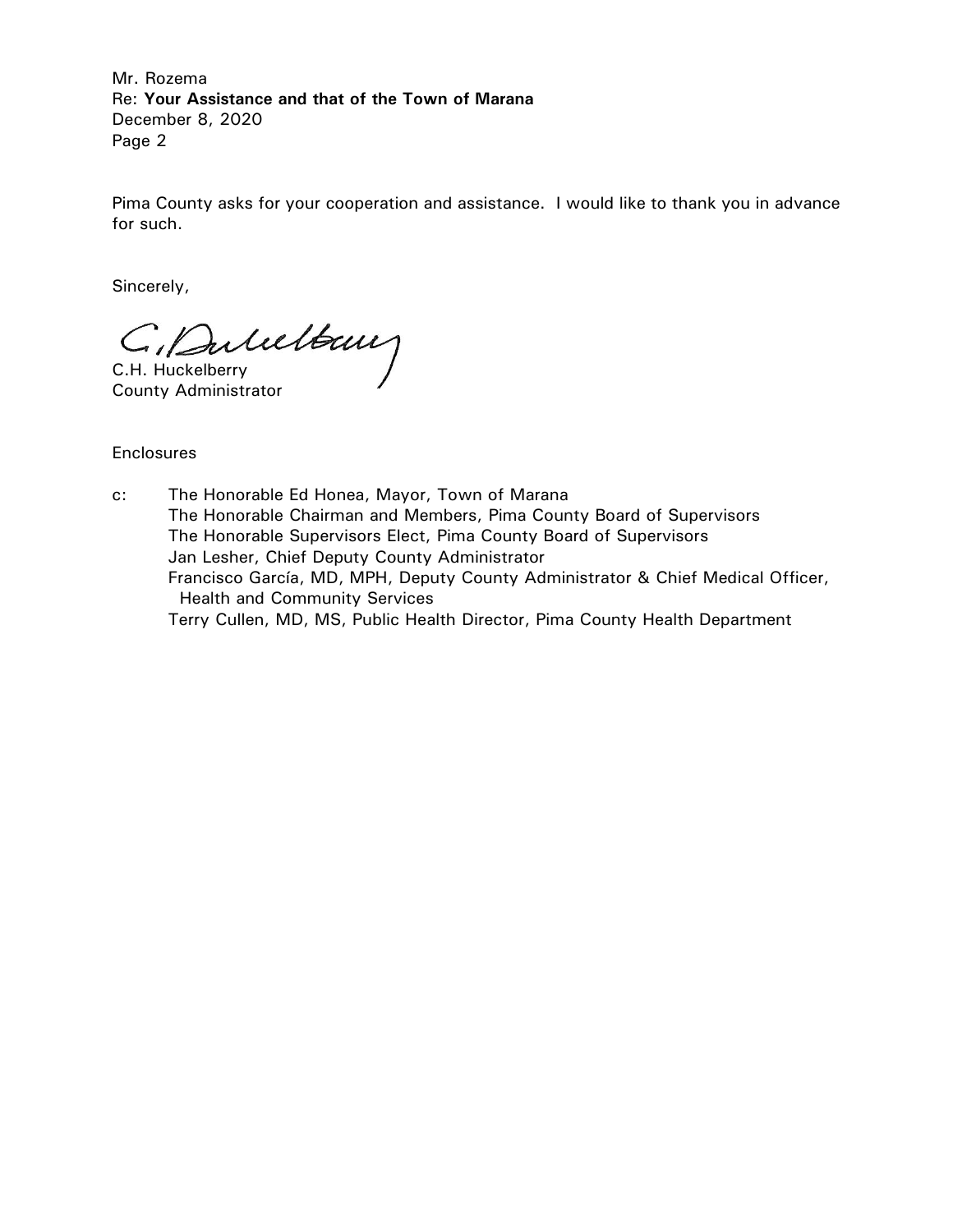## RESOLUTION NO. 2020-96

RESOLUTION OF THE PIMA COUNTY BOARD OF SUPERVISORS ADOPTING REGULATIONS NECESSARY FOR THE PUBLIC HEALTH AND SAFETY OF PIMA **COUNTY'S INHABITANTS, REQUIRING PERSONS TO** WEAR FACE COVERINGS WHEN THEY ARE IN PUBLIC **PLACES** AND CANNOT **EASILY MAINTAIN** A CONTINUOUS PHYSICAL DISTANCE OF AT LEAST 6 **FEET FROM ALL OTHER PERSONS** 

The Board of Supervisors of Pima County, Arizona finds:

- 1. On March 19, 2020, Pima County adopted Resolution 2020-18, declaring a state of emergency related to the Covid-19 outbreak. That state of emergency remains in effect.
- 2. The Covid-19 pandemic is the worst public-health crisis the United States has faced in a century. It has caused over 273,000 confirmed deaths in the United States and infected over 13.9 million people, though the actual numbers of deaths and infections are very likely higher. Many of those who survive Covid-19 will do so only after experiencing serious illness and lengthy hospitalization.
- 3. On June 19, 2020, the Pima County Board of Supervisors adopted Resolution 2020-49, requiring all persons in Pima County who are not exempt under that Resolution to wear compliant face coverings while in public and unable to easily and continuously physically distance from others. The Board hereby readopts and incorporates by reference the findings in Resolution 2020-49, as updated by those in this Resolution.
- 4. Section 5 of Resolution 2020-49 requires that the Board give express authorization before any civil or criminal enforcement of its requirements can be taken.
- 5. Arizona is again experiencing alarming community spread of Covid-19 and decreased availability of necessary healthcare resources, including hospital and intensive-care beds.
- 6. As part of the effort to mitigate the spread of Covid-19, more stringent enforcement of face-covering requirements is necessary.
- 7. Pima County, through both the Board of Supervisors and its Health Department, has broad authority to take action to protect the public health and safety of all Pima County's inhabitants, see A.R.S. § 11-251(17); A.R.S. Title 36, Chapter 1, Article 4; Marsoner v. Pima County, 166 Ariz. 486 (1991), including authority to adopt and enforce "regulations necessary for the public health and safety of the inhabitants," A.RS. § 36-183.02.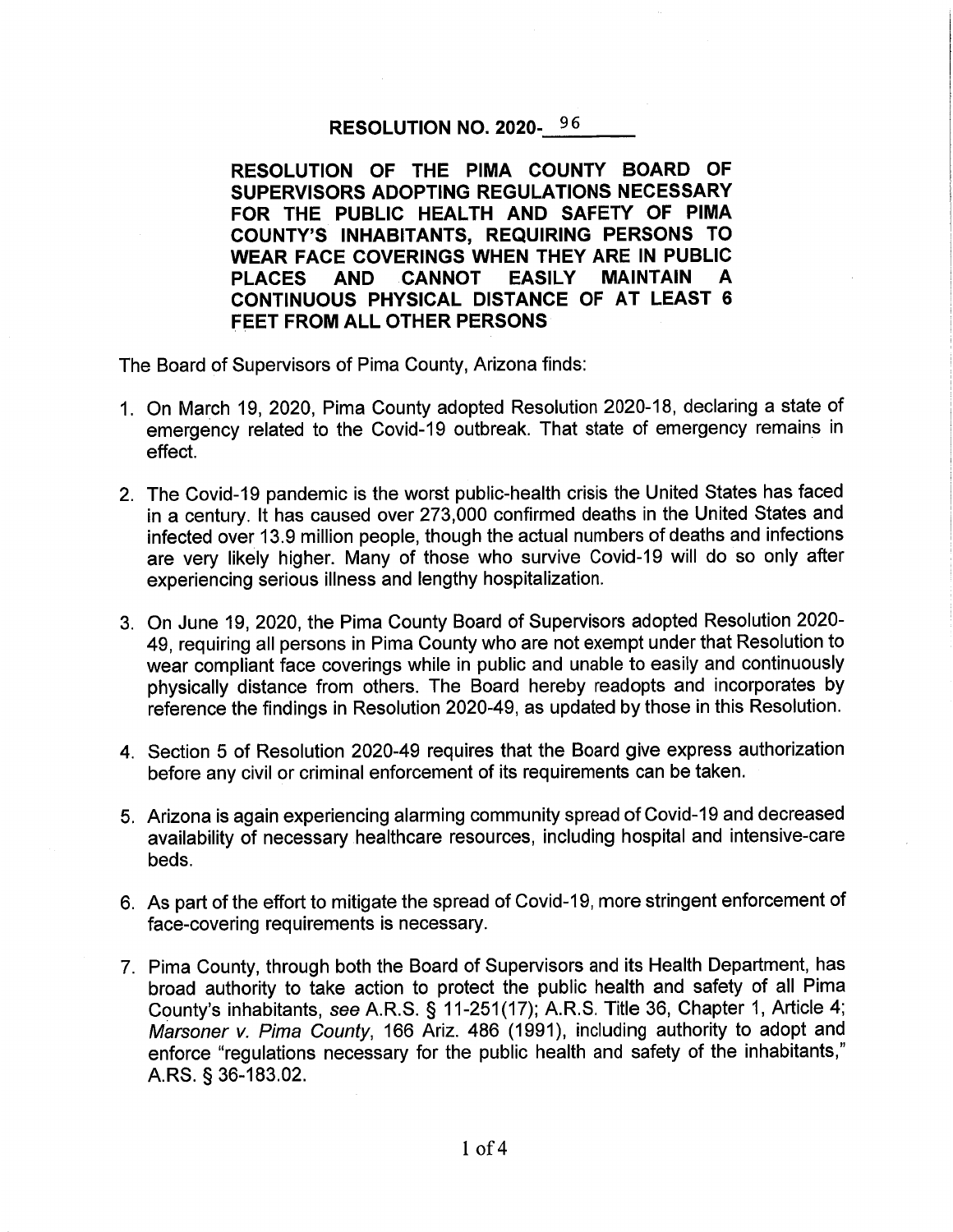8. For purposes of clarity, the Board desires to readopt and restate the provisions of Resolution 2020-49, with amendments to Sections 3 and 5 and other clarifying amendments in Section 1(b).

## NOW, THEREFORE, BE IT RESOLVED,

Section 1. Face coverings required. Every person must wear a face covering that completely and snugly covers the person's nose and mouth when the person is in a public place and cannot easily maintain a continuous distance of at least six feet from all other persons. For purposes of this Resolution:

- a. "Face covering" does not include any mask that incorporates a one-way valve (typically a raised plastic cylinder about the size of a quarter on the front or side of the mask) that is designed to facilitate easy exhaling.
- b. "Public place" means any place, indoor or outdoor, that is open to the public or a segment of the public and includes, but is not limited to, businesses or other establishments where people assemble or members of the general public may enter; schools; offices; public buildings, highways, and parks; and public transportation, including taxicabs and ride sharing.

Section 2. Exempt persons. Section 1 of this Resolution does not apply to:

- a. Children under the age of 5. Parents or guardians are responsible for ensuring that children between the ages of 5 and 17 wear appropriate face coverings when required under this Resolution.
- b. Persons who cannot medically tolerate wearing a face covering. A person is not required to provide documentation demonstrating that the person cannot medically tolerate wearing a face covering.
- c. Persons who are hearing impaired, or communicating with a person who is hearing impaired, where the ability to see the mouth is essential for communication.
- d. Persons, including on-duty law-enforcement officers, for whom wearing a face covering would create a risk to the person related to their work, as determined by local, state, or federal regulators or workplace safety guidelines.
- e. Persons who are obtaining a service involving the nose, face, or head for which temporary removal of the face covering is necessary to perform the service.
- f. Persons who are eating or drinking at a restaurant or other establishment that offers food or beverage service, so long as the person is able to maintain a distance of 6 feet away from persons who are not members of the same household or party as the person.
- g. Any member of a group of persons who are in a public place together and live in the same household or are part of a party of 10 or less, so long as the group can easily maintain a continuous physical distance of at least 6 feet from all other persons not part of the household or party.
- h. Persons who are engaged in outdoor work, recreation, or exercise, when alone or as part of a group of people who live in the same household or constitute a party of 10 or less, so long as they are able to easily maintain a continuous physical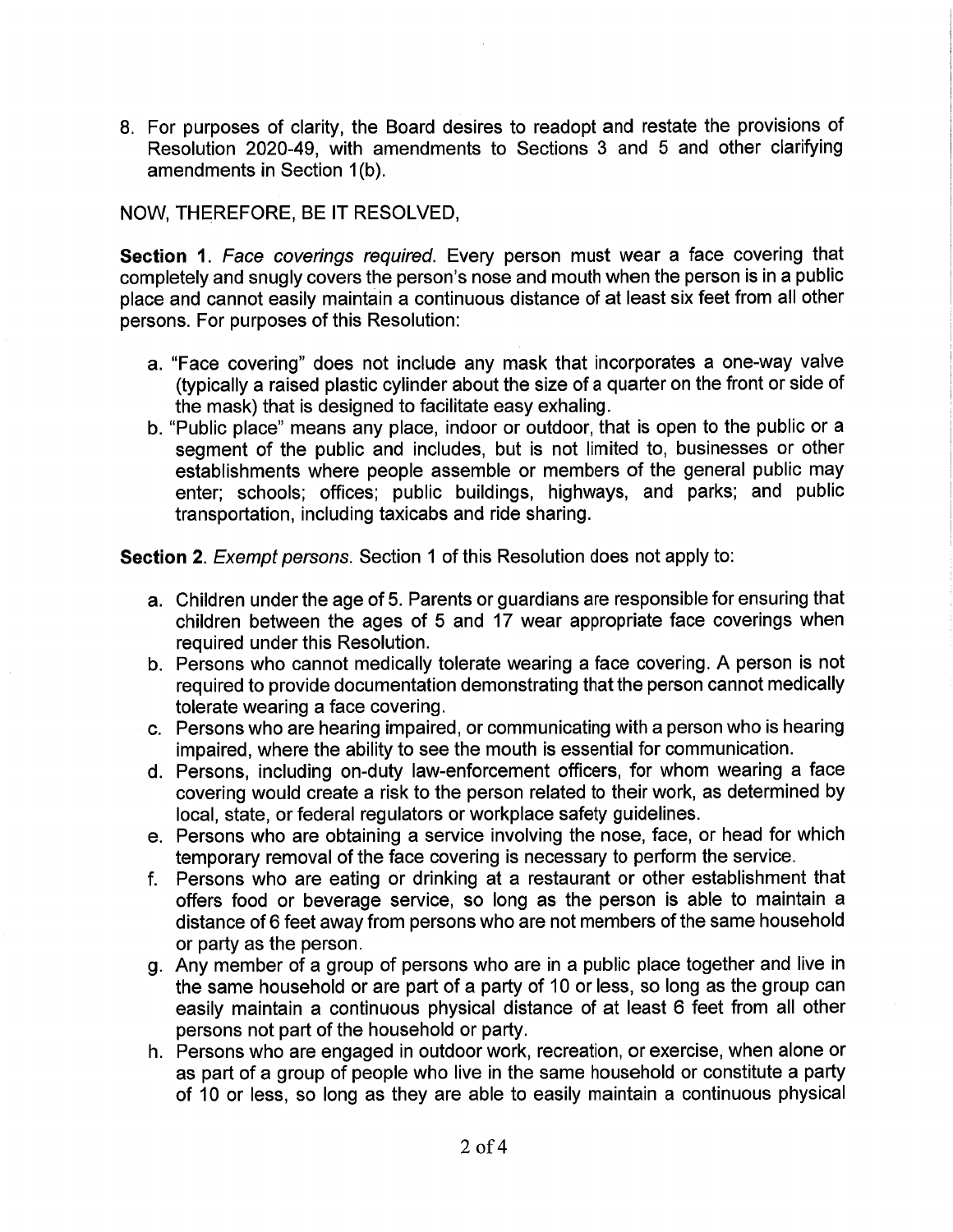distance of at least 6 feet from all other persons not part of the same household or partv.

- *i.* Persons who are incarcerated.
- Persons who are swimming. i.
- k. For any activity not listed for exemption, an exemption may be granted on a caseby-case basis from the Pima County Chief Medical Officer and the Director of the Pima County Health Department. General descriptions of exemptions granted will be posted on a website accessible via www.pima.gov, without identifying who requested the exemption.

Section 3. Establishments. Establishments that are open to the public must provide face coverings to their employees and require them to wear them. Additionally, establishments that are open to the public and in which continuous physical distancing of at least six feet between persons cannot be easily maintained must refuse to allow a person who is not exempt under Section 2 and who is not wearing a face covering to enter the establishment and must request that a person inside the establishment leave if the person is not exempt under Section 2 and is not wearing a face covering.

Section 4. Complaints and investigations. Pima County will provide a public website available via www.pima.gov through which any person may file a written complaint alleging noncompliance with this Resolution at any establishment that is open to the public. The website will allow the submission of photographs, and, when possible, photographs depicting violations should be provided. The Pima County Health Department will investigate complaints and take enforcement action where appropriate. Pima County will post copies of the complaints and associated documentation, including photographs, on the website.

## **Section 5. Compliance and enforcement.**

- a. A violation of Section 1 of this Resolution is a civil infraction that carries a penalty of \$50 per infraction.
- b. A violation of Section 3 of this Resolution by an establishment is a civil infraction that carries a penalty of \$500 per infraction. In addition, if the Pima County Health Department investigates and finds noncompliance at an establishment, it may recommend to any governing body that issues a permit or license to that establishment, including when applicable the Arizona State Liquor Board, that the permit or license be suspended.
- c. Nothing in this Resolution limits or precludes any other means of enforcement authorized by law.

Section 6. Applicability. This Resolution applies throughout Pima County, including within incorporated areas.

**Section 7.** Effective date. This Resolution is effective upon adoption.